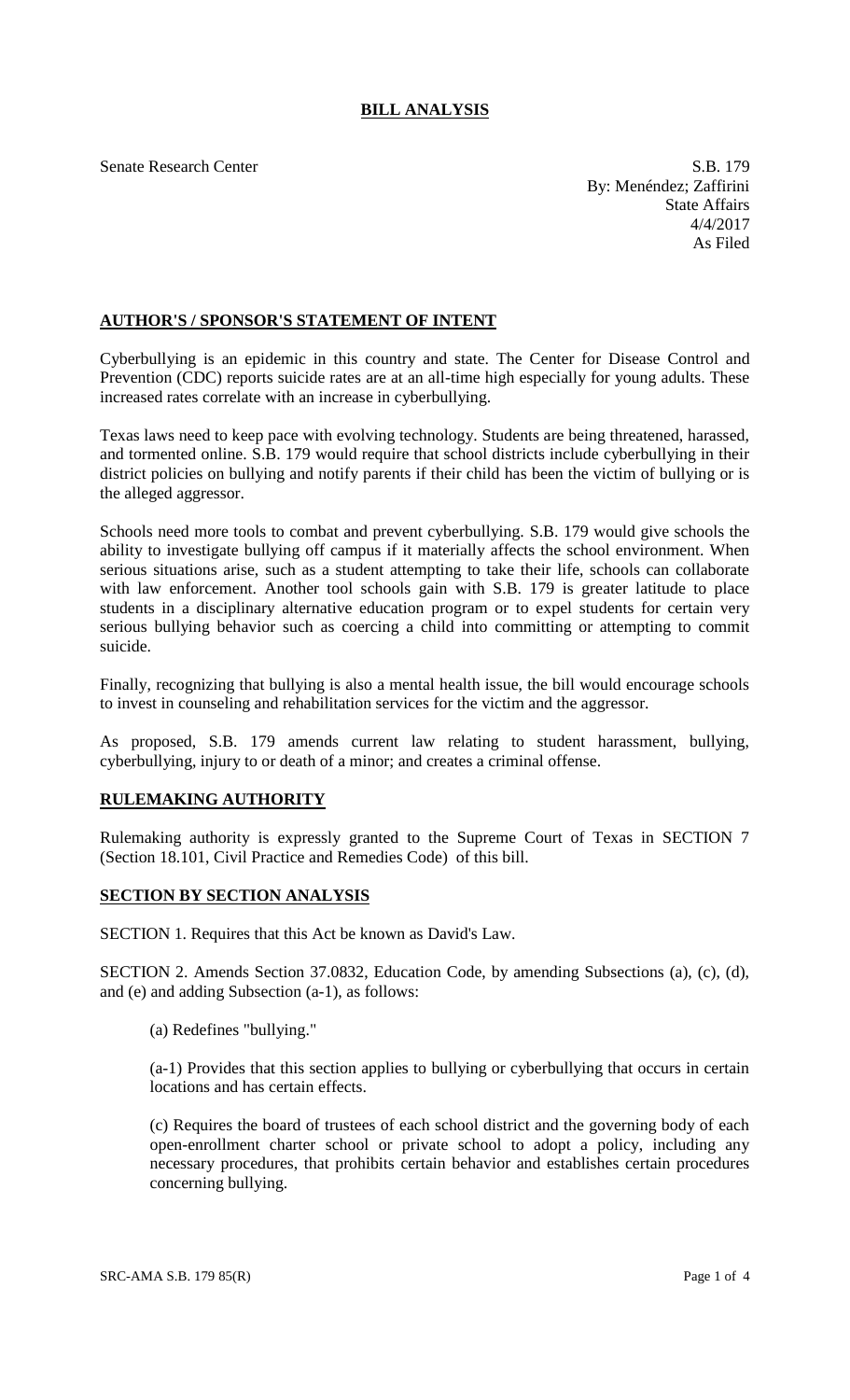(d) Requires the policy and any necessary procedures adopted under Subsection (c) to be included annually in any student and employee handbooks, and in the district improvement plan.

(e) Requires the procedure for reporting bullying established under Subsection (c) to be posted on the district's or school's Internet website, to the extent that it is practicable.

SECTION 3. Amends Subchapter A, Chapter 37, Education Code, by adding Section 37.0052, as follows:

Sec. 37.0052. PLACEMENT OR EXPULSION OF STUDENTS WHO HAVE ENGAGED IN CERTAIN BULLYING BEHAVIOR. (a) Defines "bullying" and "intimate visual material."

(b) Provides that a student may be removed from class and placed in a disciplinary alternative education program as provided by Section 37.008 (Disciplinary Alternative Education Programs), Education Code, or expelled under certain circumstances.

SECTION 4. Amends Subchapter A, Chapter 37, Education Code, by adding Section 37.0151, as follows:

Sec. 37.0151. REPORT TO LOCAL LAW ENFORCEMENT REGARDING CERTAIN CONDUCT CONSTITUTING ASSAULT OR HARASSMENT; LIABILITY. (a) Requires the principal of certain schools, or a person designated by the principal, to make a report to any school district police department and the police department of the municipality in which the school is located or, if the school is not in a municipality, the sheriff of the county in which the school is located if the principal has reasonable grounds to believe that a student engaged in conduct that constitutes an offense under Section  $22.01$  (Assault), or  $42.07(a)(7)$  (relating to harassment by the sending of repeated electronic communications), Penal Code.

(b) Requires a person who makes a report to include the name and address of each student the person believes may have participated in the conduct.

(c) Authorizes the principal of certain schools to designate a school employee, other than a school counselor, who is under the supervision of the principal to make the report.

(d) Provides that a person is not liable in civil damages for making a report in good faith.

SECTION 5. Amends Sections 37.218(a)(1) and (2), Education Code, to redefine "bullying" and "cyberbullying."

SECTION 6. Amends Section 33.006(b), Education Code, to require that the school counselor, in addition to a school counselor's responsibility under Subsection (a) (relating to the primary responsibilities of a school counselor), serve as an impartial mediator for interpersonal conflicts involving two or more students, including accusations of bullying or cyberbullying under Section 37.0832 (Bullying Prevention Policies and Procedures), Education Code.

SECTION 7. Amends Chapter 18, Civil Practice and Remedies Code, by adding Subchapter E, as follows:

#### SUBCHAPTER E. SUBPOENAS

Sec. 18.101. PRE-SUIT SUBPOENAS FOR CERTAIN CLAIMS INVOLVING MINORS. (a) Requires the Texas supreme court (supreme court) to adopt rules of civil procedure providing for the issuance of a pre-suit subpoena for certain matters.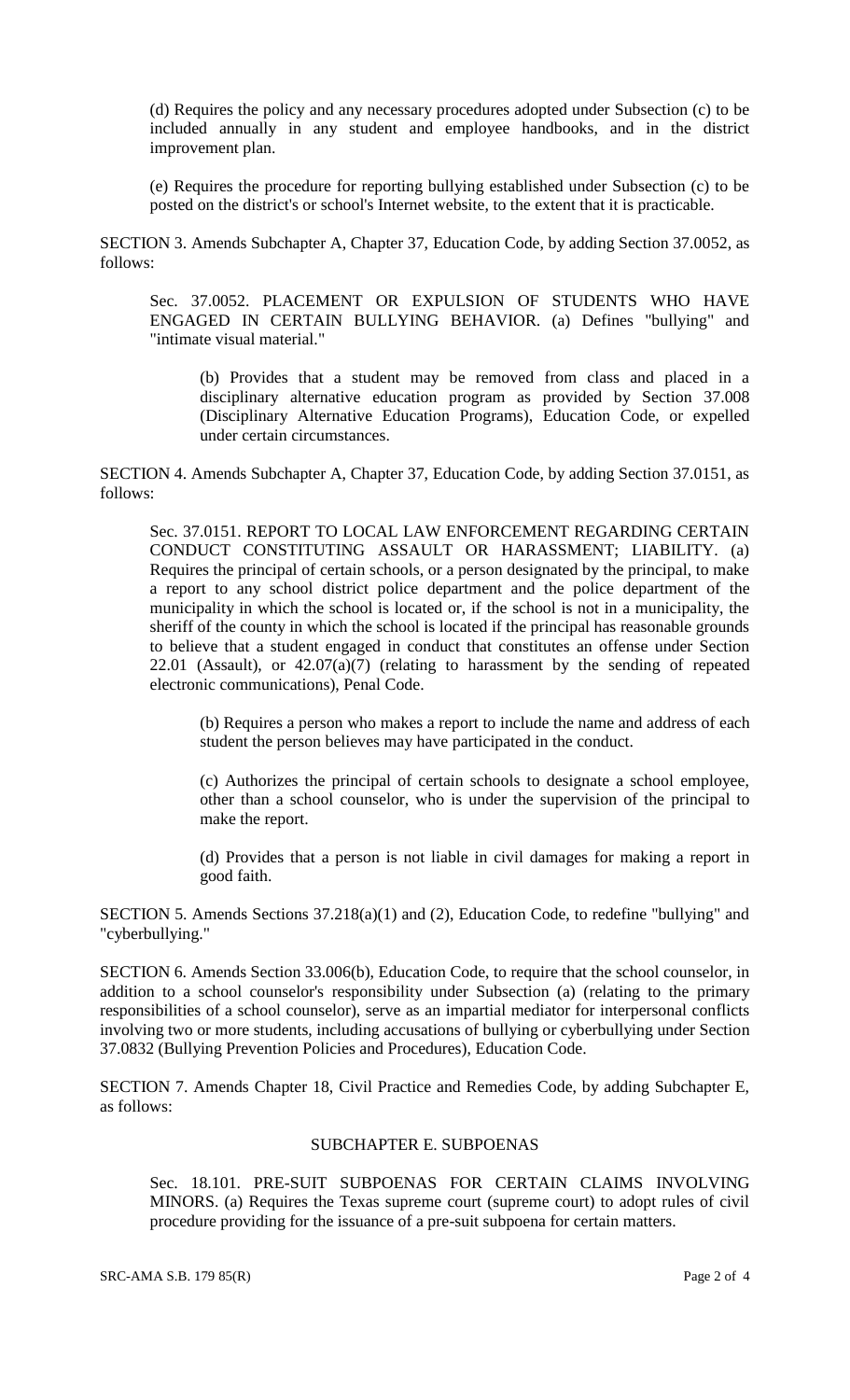(b) Requires that the rules allow a party to request a subpoena to compel an oral or written deposition, the production of electronic or magnetic data, or the product of documents or tangible things and require that a responding party provide certain items to the court under seal for the court to determine, after notice, hearing, and an in camera inspection, if the evidence should be released to the requesting party.

SECTION 8. Amends Title 4, Civil Practice and Remedies Code, by adding Chapter 100B, as follows:

#### CHAPTER 100B. LIABILITY FOR CERTAIN BULLYING OF CHILD

Sec. 100B.001. DEFINITIONS. Defines "bullying communication," "claimant," "defendant," "electronic communication," "family," "interactive service," and "intimate visual material."

Sec. 100B.002. ACTIONABLE BULLYING. Provides that a person engages in actionable bullying if the person directs bullying communication toward a single recipient who, at the time of the bullying communication, is younger than 18 years of age.

Sec. 100B.003. LIABILITY. Provides that a defendant is liable to a claimant if the claimant shows that the defendant engaged in actionable bullying directed toward the claimant.

Sec. 100B.004. DAMAGES. (a) Authorizes a claimant who prevails in a suit to recover actual damages for all physical, mental, or emotional injury caused by, resulting from, or arising out of the actionable bullying that is the subject of the suit. Authorizes the claimant to recover actual damages for mental anguish even if an injury other than mental anguish is not shown.

(b) Authorizes a claimant who prevails in a suit, except as provided by Subsection (c) and in addition to damages awarded under Subsection (a), to recover exemplary damages, court costs, and reasonable attorney's fees.

(c) Authorizes a claimant who prevails in a suit under this chapter, instead of recovering exemplary damages, to elect to treble the amount that would otherwise be awarded under Subsection (a), not to exceed \$75,000 per actionable claim, if the claimant shows certain elements.

Sec. 100B.005. PARENTAL RESPONSIBILITY. Provides that a parent or other person who has the duty of control and reasonable discipline of a child who engages in actionable bullying directed toward the claimant is liable to the claimant for the lesser of certain amounts, court costs, and reasonable attorney's fees.

Sec. 100B.006. INJUNCTIVE RELIEF. Authorizes a court to order any injunctive relief sought by the claimant that the court determines is appropriate under the circumstances, if a defendant is found liable.

Sec. 100B.007. DEFENSE. Provides that it is a defense to liability that the defendant was engaged in conduct that constituted a constitutionally protected exercise of the defendant's rights to free speech.

Sec. 100B.008. CAUSE OF ACTION CUMULATIVE. Provides that the cause of action created by this chapter is cumulative of any other remedy provided by common law or statute.

SECTION 9. Amends Chapter 22, Penal Code, by adding Section 22.081, as follows: